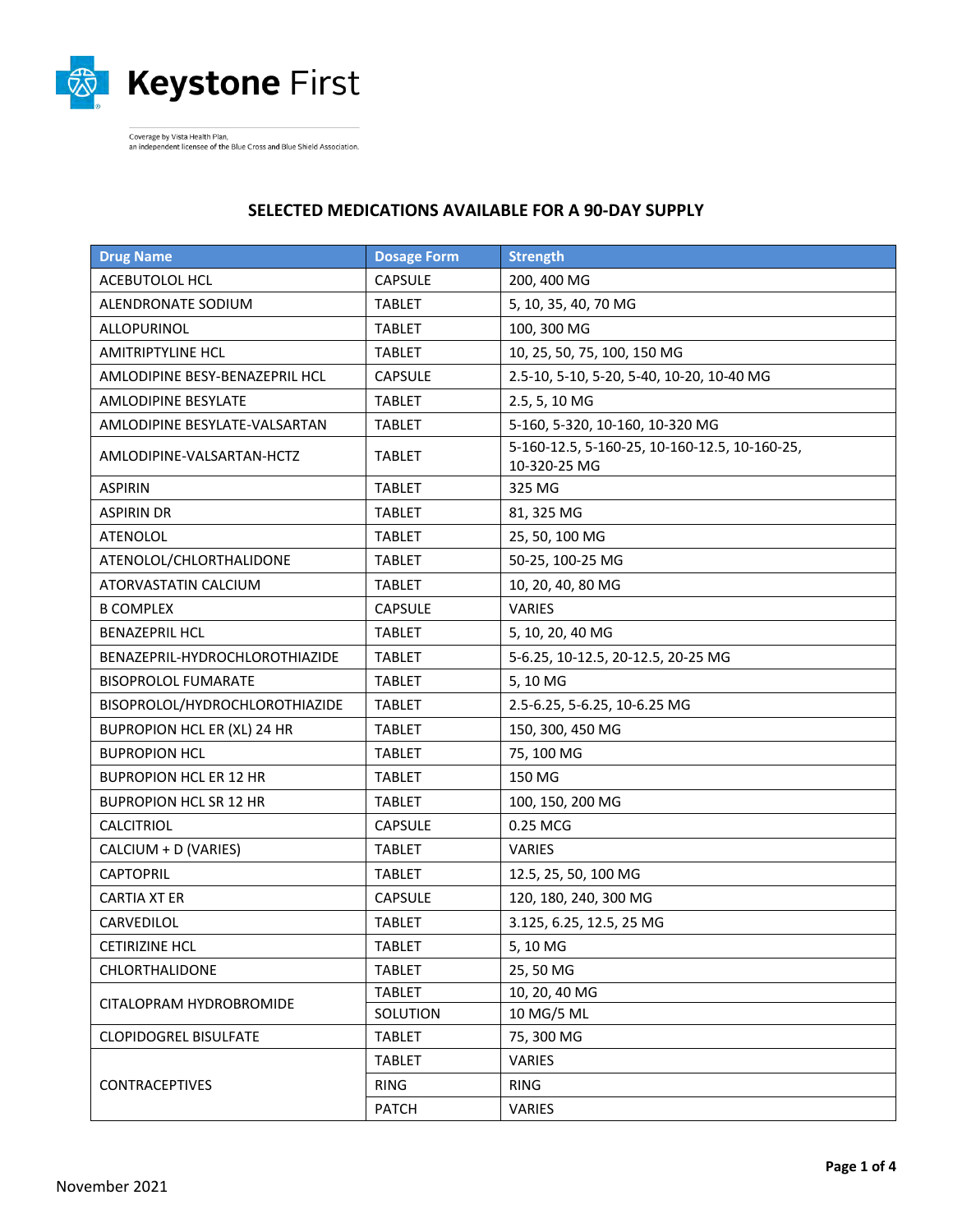| <b>Drug Name</b>                    | <b>Dosage Form</b> | <b>Strength</b>                                            |
|-------------------------------------|--------------------|------------------------------------------------------------|
| <b>DILTIAZEM HCL</b>                | <b>TABLET</b>      | 30, 60, 90, 120 MG                                         |
| DILTIAZEM HCL ER 24 HR              | <b>CAPSULE</b>     | 120, 180, 240 MG                                           |
| DILTIAZEM HCL ER BEADS 24 HR        | <b>CAPSULE</b>     | 120, 180, 240, 300, 360, 420 MG                            |
| DILTIAZEM HCL ER COATED BEADS 24 HR | CAPSULE            | 120, 180, 240, 300, 360 MG                                 |
| DILT-XR ER 24 HR                    | <b>CAPSULE</b>     | 120, 180, 240 MG                                           |
| <b>DOXAZOSIN MESYLATE</b>           | <b>TABLET</b>      | 1, 2, 4, 8 MG                                              |
| <b>DOXEPIN HCL</b>                  | <b>CAPSULE</b>     | 10, 25 MG                                                  |
| <b>ENALAPRIL MALEATE</b>            | <b>TABLET</b>      | 2.5, 5, 10, 20 MG                                          |
| ENALAPRIL/HYDROCHLOROTHIAZIDE       | <b>TABLET</b>      | 5-12.5, 10-25 NG                                           |
| <b>ENTRESTO</b>                     | TABLET             | 24-26, 49-51, 97-103 MG                                    |
| ESCITALOPRAM OXALATE                | <b>TABLET</b>      | 5, 10, 20 MG                                               |
| FELODIPINE ER 24 HR                 | <b>TABLET</b>      | 2.5, 5, 10 MG                                              |
|                                     | <b>CAPSULE</b>     | 10, 20, 40 MG                                              |
| <b>FLUOXETINE HCL</b>               | SOLUTION           | 20 mg/5 ML                                                 |
| <b>FLUVOXAMINE MALEATE</b>          | <b>TABLET</b>      | 25, 50, 100 MG                                             |
| <b>FOLIC ACID</b>                   | <b>TABLET</b>      | 1 MG                                                       |
| <b>FOSINOPRIL SODIUM</b>            | <b>TABLET</b>      | 10, 20, 40 MG                                              |
| FOSINOPRIL SODIUM-HCTZ              | <b>TABLET</b>      | 10-12.5, 20-12.5 MG                                        |
| <b>FUROSEMIDE</b>                   | <b>TABLET</b>      | 20, 40, 80 MG                                              |
| <b>GLIMEPIRIDE</b>                  | <b>TABLET</b>      | 1, 2, 4 MG                                                 |
| <b>GLIPIZIDE</b>                    | <b>TABLET</b>      | 5, 10 MG                                                   |
| <b>GLIPIZIDE ER</b>                 | <b>TABLET</b>      | 2.5, 5, 10 MG                                              |
| <b>GLYBURIDE</b>                    | <b>TABLET</b>      | 1.25, 2.5, 5 MG                                            |
| GLYBURIDE, MICRONIZED               | <b>TABLET</b>      | 1.5, 3, 6 MG                                               |
| GLYBURIDE/METFORMIN HCL             | <b>TABLET</b>      | 1.25-250, 2.5-500, 5-500 MG                                |
| <b>HYDROCHLOROTHIAZIDE</b>          | TABLET/CAPSULES    | 12.5 MG                                                    |
| <b>HYDROCHLOROTHIAZIDE</b>          | <b>TABLET</b>      | 25, 50 MG                                                  |
| <b>IBANDRONATE SODIUM</b>           | <b>TABLET</b>      | 150 MG                                                     |
| <b>IMIPRAMINE HCL</b>               | <b>TABLET</b>      | 10, 25, 50 MG                                              |
| <b>IRBESARTAN</b>                   | <b>TABLET</b>      | 75, 150, 300 MG                                            |
| IRBESARTAN-HYDROCHLOROTHIAZIDE      | <b>TABLET</b>      | 150-12.5, 300-12.5 MG                                      |
| LABETALOL HCL                       | <b>TABLET</b>      | 100, 200, 300 MG                                           |
| LEVOTHYROXINE SODIUM                | TABLET             | 25, 50, 75, 88, 100, 112, 125, 137, 150, 175, 200, 300 MCG |
| <b>LISINOPRIL</b>                   | <b>TABLET</b>      | 2.5, 5, 10, 20, 30, 40 MG                                  |
| LISINOPRIL/HYDROCHLOROTHIAZIDE      | <b>TABLET</b>      | 10-12.5, 20-12.5, 20-25 MG                                 |
| LORATADINE                          | <b>TABLET</b>      | 10 MG                                                      |
| LOSARTAN POTASSIUM                  | <b>TABLET</b>      | 25, 50, 100 MG                                             |
| LOSARTAN/HYDROCHLOROTHIAZIDE        | <b>TABLET</b>      | 50-12.5, 100-12.5, 100-25 MG                               |
| LOVASTATIN                          | <b>TABLET</b>      | 10, 20, 40 MG                                              |
| <b>METFORMIN HCL</b>                | <b>TABLET</b>      | 500, 850, 1000 MG                                          |
| METFORMIN HCL ER 24 HR              | <b>TABLET</b>      | 500, 750 MG                                                |
| METOPROLOL SUCCINATE ER 24 HR       | <b>TABLET</b>      | 25, 50, 100, 200 MG                                        |
| METOPROLOL TARTRATE                 | <b>TABLET</b>      | 25, 37.5, 50, 75, 100 MG                                   |
| MIRTAZAPINE                         | <b>TABLET</b>      | 15, 30, 45 MG                                              |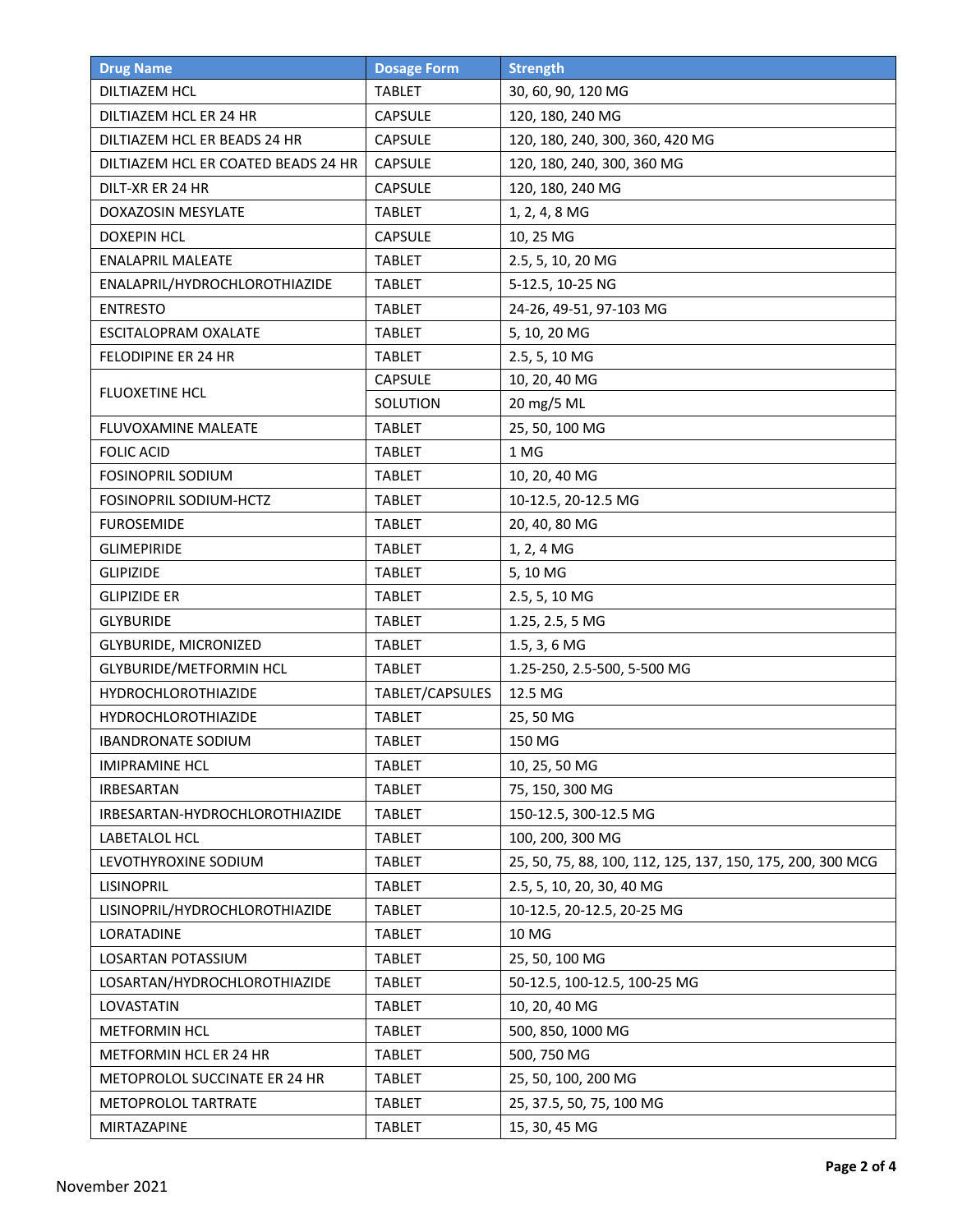| <b>Drug Name</b>                | <b>Dosage Form</b>               | <b>Strength</b>                                |
|---------------------------------|----------------------------------|------------------------------------------------|
| MONTELUKAST SODIUM              | <b>CHEWABLE</b><br><b>TABLET</b> | 4, 5 MG                                        |
|                                 | <b>TABLET</b>                    | 10 MG                                          |
| MULTIVITAMIN (VARIES)           | <b>VARIES</b>                    | <b>VARIES</b>                                  |
| <b>NATEGLINIDE</b>              | <b>TABLET</b>                    | 60, 120 MG                                     |
| <b>NIFEDIPINE</b>               | <b>CAPSULE</b>                   | 10, 20 MG                                      |
| NIFEDIPINE ER 24 HR             | <b>TABLET</b>                    | 30, 60, 90 MG                                  |
| NORTRIPTYLINE HCL               | <b>CAPSULE</b>                   | 10, 25, 50, 75 MG                              |
| OLMESARTAN MEDOXOMIL            | <b>TABLET</b>                    | 5, 20, 40 MG                                   |
| OLMESARTAN MEDOXOMIL-HCTZ       | <b>TABLET</b>                    | 20-12.5, 40-12.5, 40-25 MG                     |
| PAROXETINE HCL                  | <b>TABLET</b>                    | 10, 20, 30, 40 MG                              |
| PINDOLOL                        | <b>TABLET</b>                    | 5,10 MG                                        |
| PIOGLITAZONE HCL                | <b>TABLET</b>                    | 15, 30, 45 MG                                  |
| PRASUGREL                       | <b>TABLET</b>                    | 5,10 MG                                        |
| PRAVASTATIN SODIUM              | <b>TABLET</b>                    | 10, 20, 40, 80 MG                              |
| PRAZOSIN                        | <b>CAPSULE</b>                   | 1, 2, 5 MG                                     |
| PRENATAL VITAMIN PREPARATIONS   | <b>VARIES</b>                    | <b>VARIES</b>                                  |
|                                 | <b>TABLET</b>                    | 10, 20, 40, 60, 80 MG                          |
| PROPRANOLOL HCL                 | SOLUTION                         | 20 MG/5 ML, 40 MG/5 ML                         |
| PROPRANOLOL HCL ER 24 HR        | <b>CAPSULE</b>                   | 60, 80, 120, 160 MG                            |
| <b>QUINAPRIL HCL</b>            | <b>TABLET</b>                    | 5, 10, 20, 40 MG                               |
| QUINAPRIL-HYDROCHLOROTHIAZIDE   | <b>TABLET</b>                    | 10-12.5, 20-12.5, 20-25 MG                     |
| RAMIPRIL                        | <b>CAPSULE</b>                   | 1.25, 2.5, 5, 10 MG                            |
| <b>REPAGLINIDE</b>              | <b>TABLET</b>                    | 0.5, 1, 2 MG                                   |
| ROSUVASTATIN CALCIUM            | <b>TABLET</b>                    | 5, 10, 20, 40 MG                               |
| SERTRALINE HCL                  | <b>TABLET</b>                    | 25, 50, 100 MG                                 |
| SIMVASTATIN                     | <b>TABLET</b>                    | 5, 10, 20, 40, 80 MG                           |
| SODIUM FLUORIDE                 | CHEWABLE<br><b>TABLET</b>        | 0.55, 1.1, 2.2 MG                              |
| SOTALOL HCL                     | <b>TABLET</b>                    | 80, 120, 160, 240 MG                           |
| TAMSULOSIN HCL                  | <b>CAPSULE</b>                   | 0.4 MG                                         |
| TAZTIA XT ER 24 HR              | <b>CAPSULE</b>                   | 120, 180, 240, 300, 360 MG                     |
| <b>TERAZOSIN HCL</b>            | <b>CAPSULE</b>                   | 1, 2, 5, 10 MG                                 |
| TORSEMIDE                       | <b>TABLET</b>                    | 5, 10, 20, 100 MG                              |
| TRANDOLAPRIL                    | <b>TABLET</b>                    | 1, 2, 4 MG                                     |
| TRAZODONE HCL                   | <b>TABLET</b>                    | 50, 100, 150 MG                                |
| VALSARTAN                       | <b>TABLET</b>                    | 40, 80, 160, 320 MG                            |
| VALSARTAN-HYDROCHLOROTHIAZIDE   | <b>TABLET</b>                    | 80-12.5, 160-12.5, 160-25, 320-12.5, 320-25 MG |
| <b>VENLAFAXINE HCL</b>          | <b>TABLET</b>                    | 25, 37.5, 50, 75, 100 MG                       |
| <b>VENLAFAXINE HCL ER 24 HR</b> | <b>CAPSULE</b>                   | 37.5, 75, 150 MG                               |
| <b>VERAPAMIL HCL</b>            | <b>TABLET</b>                    | 40, 80, 120 MG                                 |
| <b>VERAPAMIL HCL ER</b>         | <b>TABLET</b>                    | 120, 180, 240 MG                               |
| <b>VERAPAMIL HCL ER 24 HR</b>   | <b>CAPSULE</b>                   | 100, 120, 180, 200, 240, 300, 360 MG           |
| VITAMIN B-12                    | <b>TABLET</b>                    | 500, 1000 MCG                                  |